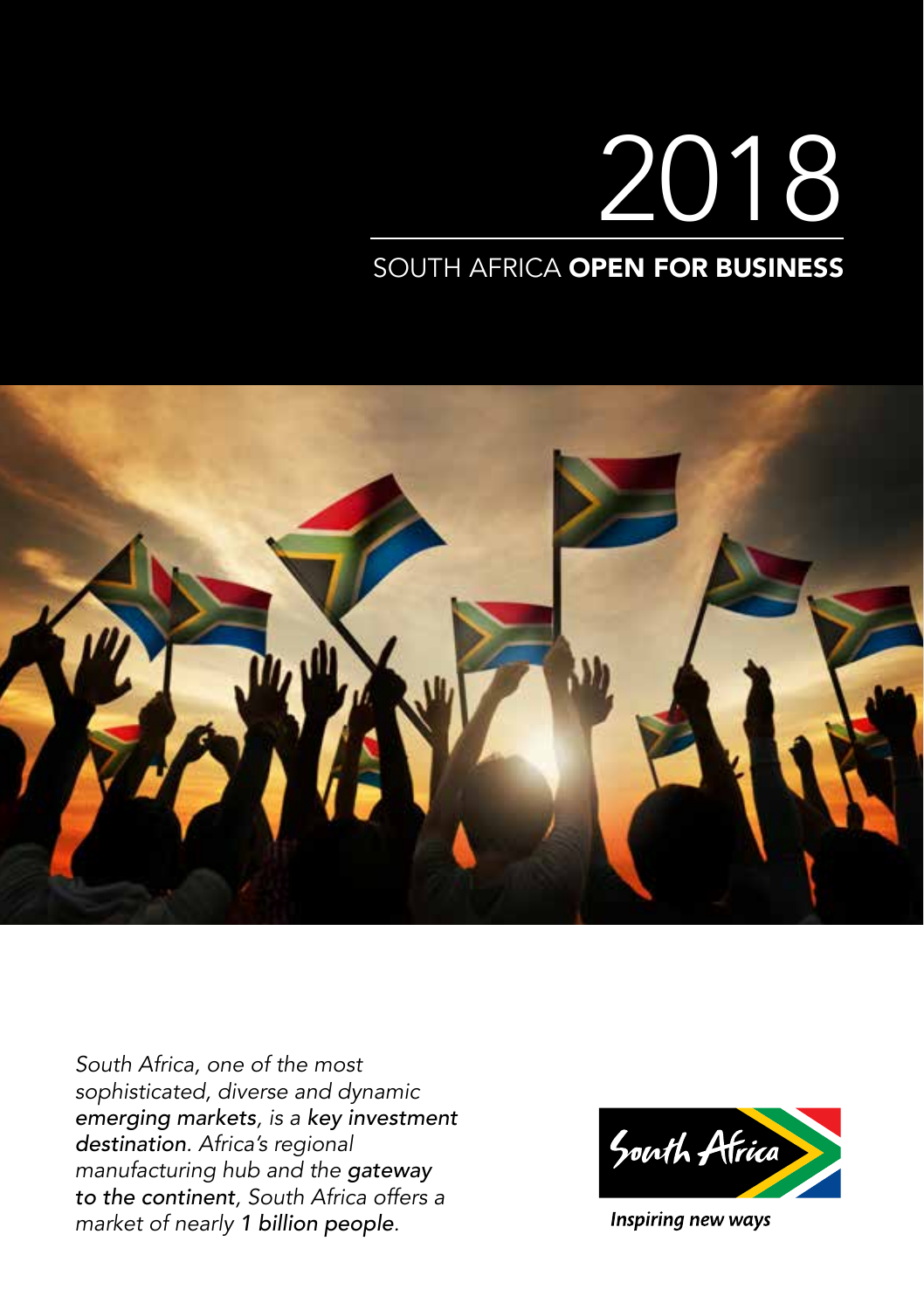*South Africa is becoming one of the most popular trade and investment destinations in the world. The biotechnology sector is growing since the 2001 Biotechnology Strategy was launched.*

# BIO AFRICA CONVENTION Africa's Biotech Indaba *27 – 29 August 2018, Durban ICC*

BIO Africa Convention will offer a global platform for dialogue and discussion with stakeholders across the world.

Designed to showcase Africa's biotechnology innovations in the health, agriculture and industrial sectors, BIO Africa will bring business leaders, entrepreneurs, researchers, regulatory authorities and policy makers under one roof. The platform is set to offer a space to explore investments, collaborations and partnerships among key biotechnology stakeholders.

The BIO Africa Convention is held in partnership with governments, industries, investment agencies, research institutions, locally and globally. The inaugural event will be held at the Durban International Convention Centre on 27 to 29 August 2018.

### *Register today visit: http:// bioafricaconvention.com*

Health | Agriculture | Industrial



# AFRICABIO



AfricaBio is an independent, non-profit biotechnology stakeholder association. It was established to provide accurate information and to raise awareness about biotechnology and biosafety in Africa. AfricaBio represents the interests of all stakeholders involved in the biotechnology sector, to promote the use of biotechnology for advancement.

With a focus on agriculture, health, and industrial biotech sectors, including environmental and marine biotech, AfricaBio activities include:

- information-sharing by means of workshops, seminars, conferences, exhibitions, newsletters, and technology demonstration projects
- advocacy and position papers
- business partnerships and partnering sessions
- stimulating the development of biotechnology products and companies
- the opportunity to engage with decision-makers and governments

#### *www.africabio.com*

# INNOVATIVE PHARMACEUTICAL ASSOCIATION OF SOUTH AFRICA



The Innovative Pharmaceutical Association of South Africa (IPASA) is a voluntary association of leading international and local pharmaceutical companies dedicated to exploring, developing and bringing innovative, quality medicines to the South African market.

#### What does IPASA do?

IPASA holds the space for working groups from member companies to collaborate closely and contribute to the ongoing development of the South African healthcare sector.

#### IPASA works to promote:

- a patient-focused healthcare system with universal access to quality care
- an environment conducive to investment, continued development and sustainability of the pharmaceutical industry
- a respect for and protection of intellectual property rights
- ethical conduct and practices in the pharmaceutical industry
- adherence to the Code of Marketing Practice

#### *www.ipasa.co.za*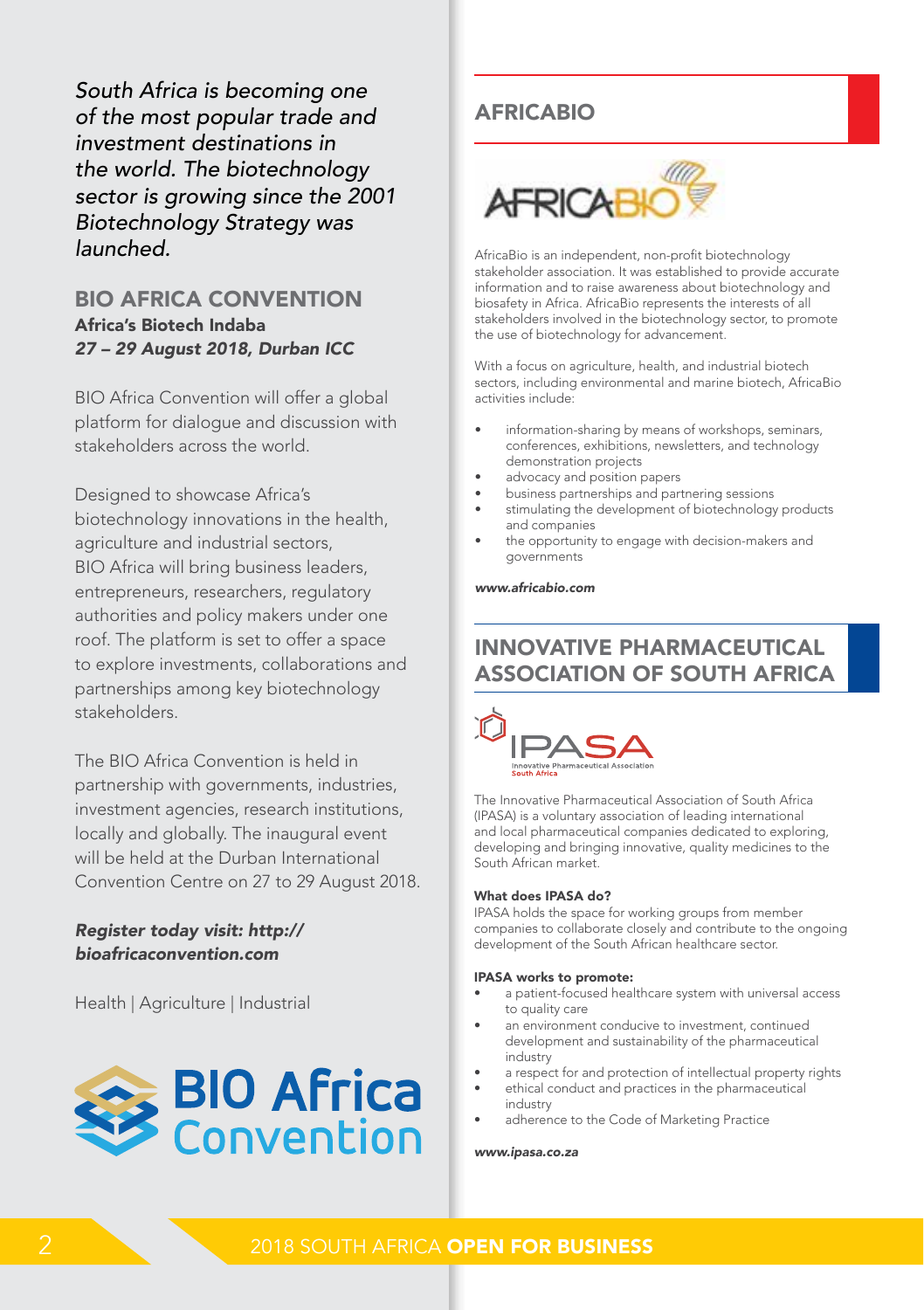# TECHNOLOGY INNOVATION **AGENCY**



The Technology Innovation Agency (TIA) is a public entity created as a key institutional catalyst to bridge the innovation gap between research and development from higher education institutions, science councils, public entities, the private sector, and commercialisation.

The mandate of TIA is derived from the provisions of the Technology Innovation Act (Act 26 of 2008), which establishes TIA for the promotion, development and exploitation, in the public interest, of discoveries, inventions, innovations and improvements.

TIA supports the State in stimulating and intensifying technological innovation in order to improve economic growth and the quality of life of all South Africans by developing and maximising technological innovations.

#### *www.tia.org.za*

# DEPARTMENT OF SCIENCE AND **TECHNOLOGY**



& technology Department:<br>Science and Technology<br>REPUBLIC OF SOUTH AFRICA

The Department of Science and Technology (DST) aims to promote the development of science and technology through the enabling mechanism of the National System of Innovation. It strives towards introducing measures that put science and technology to work to make an impact on growth and development in a sustainable manner.

#### What does the DST do?

The DST provides leadership, an enabling environment and resources for science, technology and innovation. Through its Programmes and several entities that work alongside it, the Department is accomplishing groundbreaking science and enhancing the well-being of all South Africans.

#### Our programmes

- Corporate Services and Institutional Planning and Support
- Technology Innovation
- International Cooperation and Resources
- Research Development and Support
- Socio-Economic Innovation Partnerships

#### *www.dst.gov.za*

# DEPARTMENT OF TRADE AND INDUSTRY



#### the dti

Department:<br>Trade and Industry<br>REPUBLIC OF SOUTH AFRICA

The Department of Trade and Industry (the dti) works towards a dynamic industrial, globally competitive and South African economy, characterized by inclusive growth, development, access to employment and equity, built on the full potential of South Africans.

#### The dti is driven by five key strategic objectives:

- Facilitate transformation of the economy to promote industrial development, investment, competitiveness and employment creation;
- Build mutually beneficial regional and global relations to advance South Africa´s trade, industrial policy and economic development objectives;
- Facilitate broad-based economic participation through targeted interventions to achieve more inclusive growth;
- Create a fair regulatory environment that enables investment, trade and enterprise development in an equitable and socially responsible manner; and
- Promote a professional, ethical, dynamic, competitive and customer-focused working environment that ensures effective and efficient service delivery.

These five strategic objectives will be achieved through the collective efforts of the dti´s internal divisions and its Council of Trade and Industry Institutions (COTII), which are linked through a value chain to generate public value for the country´s economic citizens and deliver high-quality products and services to the dti´s varied clients and stakeholders.

*www.thedti.gov.za*

# SOUTH AFRICAN MEDICAL RESEARCH COUNCIL



The South African Medical Research Council (SAMRC) conducts and funds responsive medical research and innovation. Research at the SAMRC focuses on the top 10 causes of death and disability, and associated risk factors in South Africa.

The SAMRC's research has resulted in innovative gene discoveries and the first ever HIV vaccine trials conducted on African soil. SAMRC acquires the most accurate health information and provides policy makers with the tools for informed decisions based on evidence-based findings.

#### Grants, Innovation and Product Development

The SAMRC's Grants, Innovation and Product Development Unit builds research capacity by optimising grant making opportunities to address South Africa's burden of disease through medical diagnostics, treatments and innovations.

# **2018 SOUTH AFRICA OPEN FOR BUSINESS**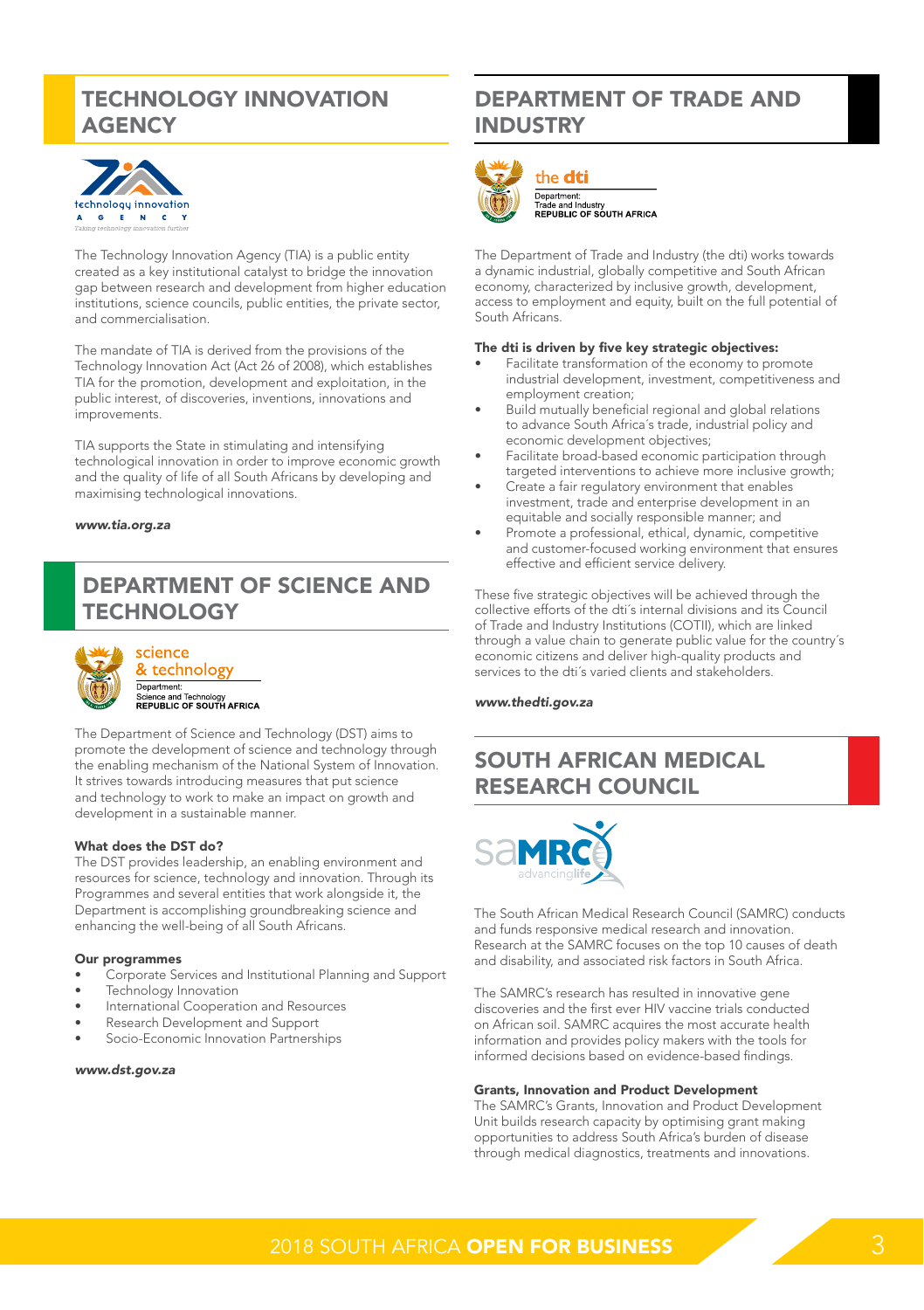#### Priority areas:

- Health promotion and disease prevention
- Maternal, child and women's health
- HIV, Aids, TB and other Communicable diseases
- Health systems strengthening
- Public health innovation
- Biomedical research

#### *www.samrc.ac.za*

# AFRICAN CLINICAL RESEARCH **ORGANISATION**



The African Clinical Research Organisation (ACRO) offers services in southern Africa and other African regions across a broad range of clinical areas. One of the key objectives of ACRO is to improve the care of those affected by HIV/AIDS, tuberculosis, malaria and other diseases prevalent on the continent.

#### What services does ACRO offer?

- Clinical study management and M&E
- Clinical trial site development
- Data management and statistical services
- Regulatory consulting and submissions
- Management and surveillance of epidemiology
- Medical and scientific writing/consulting
- Training and relevant services

#### *www.acro.co.za*

# MSQ GROUP



MSQ Group is one of a few South African healthcare companies offering innovative integrated solutions to improve patient management and respond to the needs of the African market.

MSQ Health is committed to locally manufacturing and distributing a comprehensive range of high quality disposables, consumables, hospital equipment, medical devices, diagnostics and pharmaceuticals that are CE marked.

Our manufacturing plants in Cape Town and Port Elizabeth, South Africa, adhere to world-class standards and are certified with an ISO 13485 accreditation. Current subsidiaries of MSQ Health are Akacia Medical™, Akacia Surgical™ and Clinisut™.

#### *www.msqhealth.com*

# LT CLINICAL RESEARCH



LT Clinical Research is a clinical research management organisation with experience in conducting and managing Phase II-IV studies clinical studies in various therapeutic areas. The company's clinical trial management footprint covers countries in southern and eastern Africa.

#### LT Clinical Research's full range of services include:

- Project management
- Regulatory communication
- Clinical monitoring
- Clinical rescue
- Clinical research audit
- Clinical trial support

#### *www.ltclinicalresearch.co.za*

# DST/NWU PRECLINICAL DRUG DEVELOPMENT PLATFORM



The DST/NWU Preclinical Drug Development (PCDDP), a national platform, is intended to boost health innovation and exploratory pharmaceutical manufacturing and aims to become one of the drivers of the knowledge economy of South Africa.

It is situated on the Potchefstroom Campus of North-West University in South Africa. With state of the art facilities, the PCDDP, is at heart an initiative that is meant to develop intellectual capital and skills, to form strategic relationships and to supply expertise and a service to scientists and businesses, both locally and internationally.

The expertise of the Platform centers on the preclinical and clinical evaluation of increasingly complex new compounds, formulations, and dosage forms, in conjunction with advanced manufacturing technologies. The five core competencies of the PCDDP are preclinical drug development, clinical drug development, diagnostic development, formulation and small scale manufacturing of liquid dosage forms. Preclinical and clinical testing of therapeutic molecules and formulations are crucial steps in their development and are required for the registration of medicines with regulatory bodies.

*http://health-sciences.nwu.ac.za/pcddp*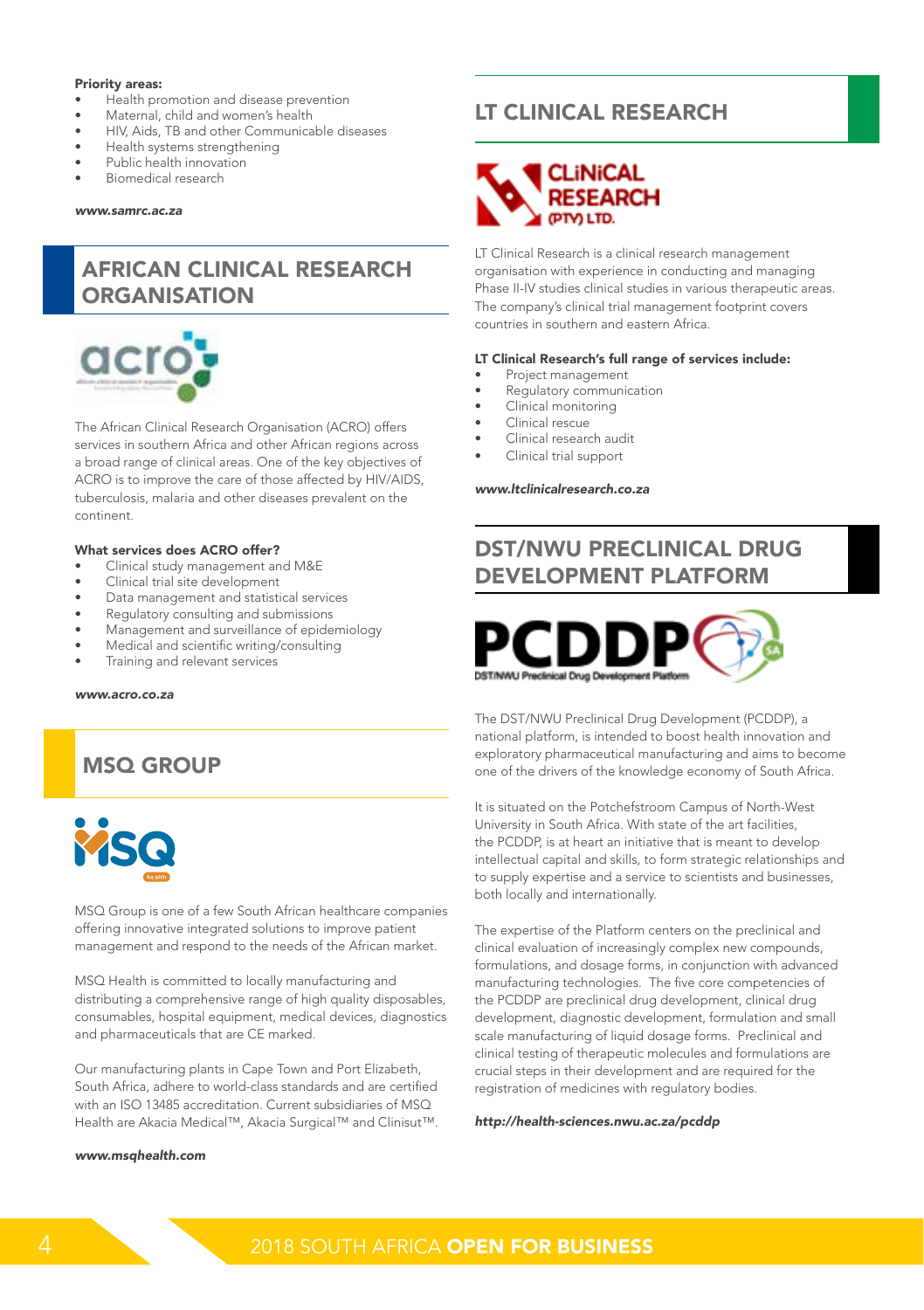# ATLIS BIOLOGICS



Altis Biologics is a company specialising in the research and development of osteogenic biomaterials for use in skeletal regeneration therapies.

The medicine development company focuses on developing and bringing to market, new biomaterials and regenerative biological products, with emphasis on orthopaedic and dental tissue regeneration.

Currently, Altis Biologics focuses on the production and commercialisation of skeletal regenerative products with a high abundance of naturally derived multicomponent growth factors, novel bone inducing implants and collagenous matrices for the treatment of skeletal injuries.

#### *www.altisbiologics.com*

# CAPEBIO



CapeBio is the Council for Scientific and Industrial Research's latest initiative and will be launched as a new biotechnology start-up. CapeBio will focus on the molecular biology enzymes and kits market. We combine metagenomics-based bioprospecting and biomanufacturing technologies to valorise rich Cape Floral Kingdom and other African indigenous microbial diversity into market-ready products.

Our Vision is to be a world leading genomics and molecular biology research tools powerhouse.

Our mission is to develop and manufacture best-in-class life science research enzymes and kits discovered from rich African indigenous microbial diversity.

Our current technology and product pipeline includes DNA Ligases, DNA polymerase and several endonucleases for cloning, genome engineering and synthetic biology applications.

#### *Contact: ttsekoa@csir.co.za*

# TOKABIO



TokaBio specialises in animal diagnostics assay and platform development. TokaBio in collaboration with CSIR strives to develop novel functionality assays for infectious pathogen detection. The main focus of TokaBio is the commercialisation and validation of a pipeline of point-of-care detection assays that have relevance to the African environment and landscape.

The mission of TokaBio is to provide a holistic solution to disease detection and management of livestock. This includes the design, development and commercialisation of detection and diagnostic assay for animal infectious diseases, both viral and bacterial pathogens. The characterisation of detected pathogens in order to aid in the development and design of targeted vaccines for the African continent.

## **KRISP**



"KZN Research Innovation and Sequencing Platform (KRISP), which is a Flagship Research Program of the South African Medical Research Council (SAMRC) and a technology platform of the Technology Innovation Agency (TIA) at the University of KwaZulu- Natal (UKZN).

KRISP wants to challenge the status quo and create a scientific environment in (South) Africa that produces world class science, drives innovations and reverses the brain drain. A critical function of KRISP is to make genomics, epigenetics and bioinformatics technology accessible to academic, industrial and commercial users, who might not otherwise pursue these technologies or use alternative international resources. Services include on-demand next generation sequencing (NGS), cancer genomics, HIV, TB and antimicrobial resistance testing, Exomes, HLA typing and absolute quantification (ddPCR)."

#### *www.krisp.org.za*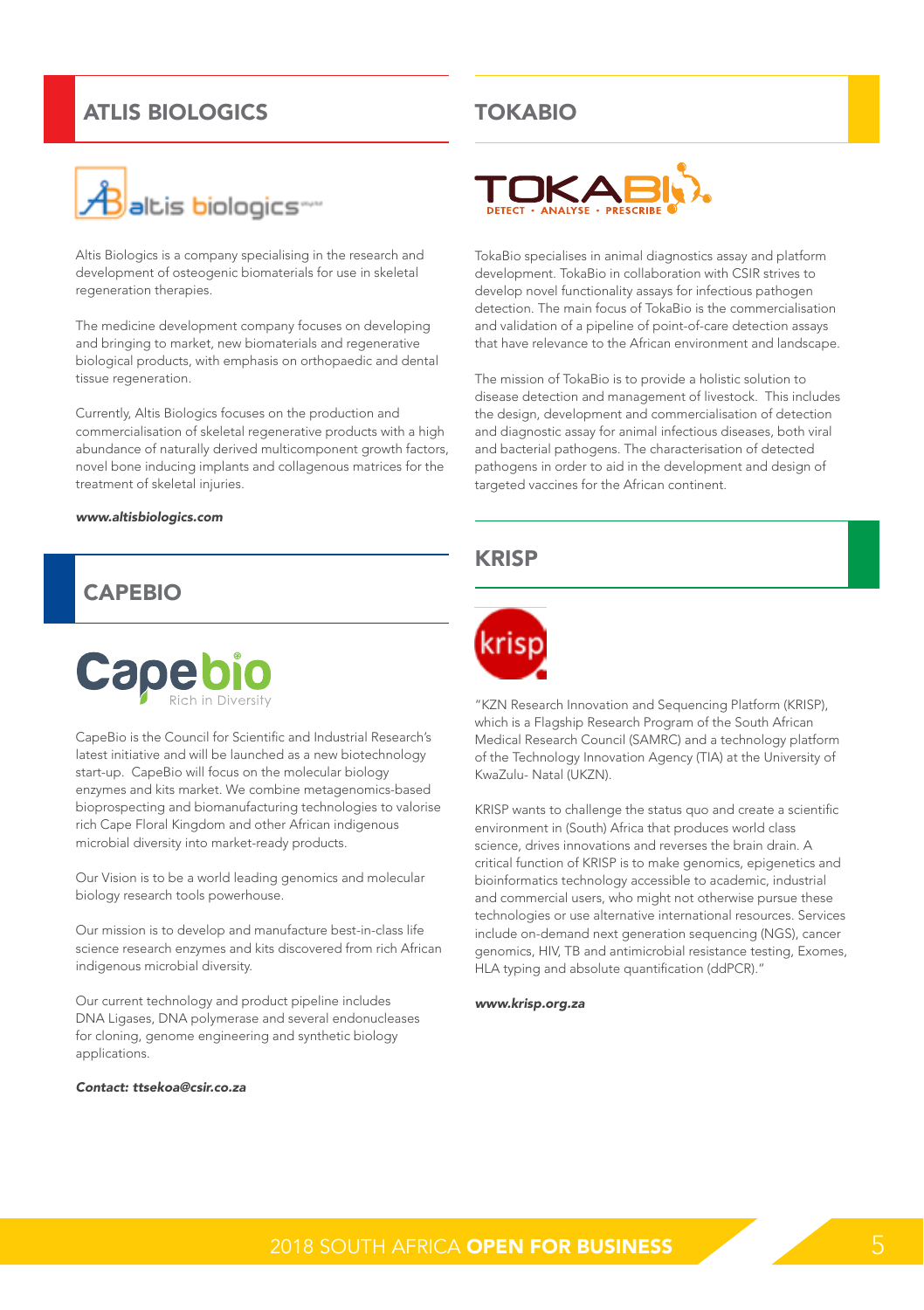| <b>NOTES</b> |  |  |
|--------------|--|--|
|              |  |  |
|              |  |  |
|              |  |  |
|              |  |  |
|              |  |  |
|              |  |  |
|              |  |  |
|              |  |  |
|              |  |  |
|              |  |  |
|              |  |  |
|              |  |  |
|              |  |  |
|              |  |  |
|              |  |  |
|              |  |  |
|              |  |  |
|              |  |  |
|              |  |  |
|              |  |  |
|              |  |  |
|              |  |  |
|              |  |  |

**6 2018 SOUTH AFRICA OPEN FOR BUSINESS**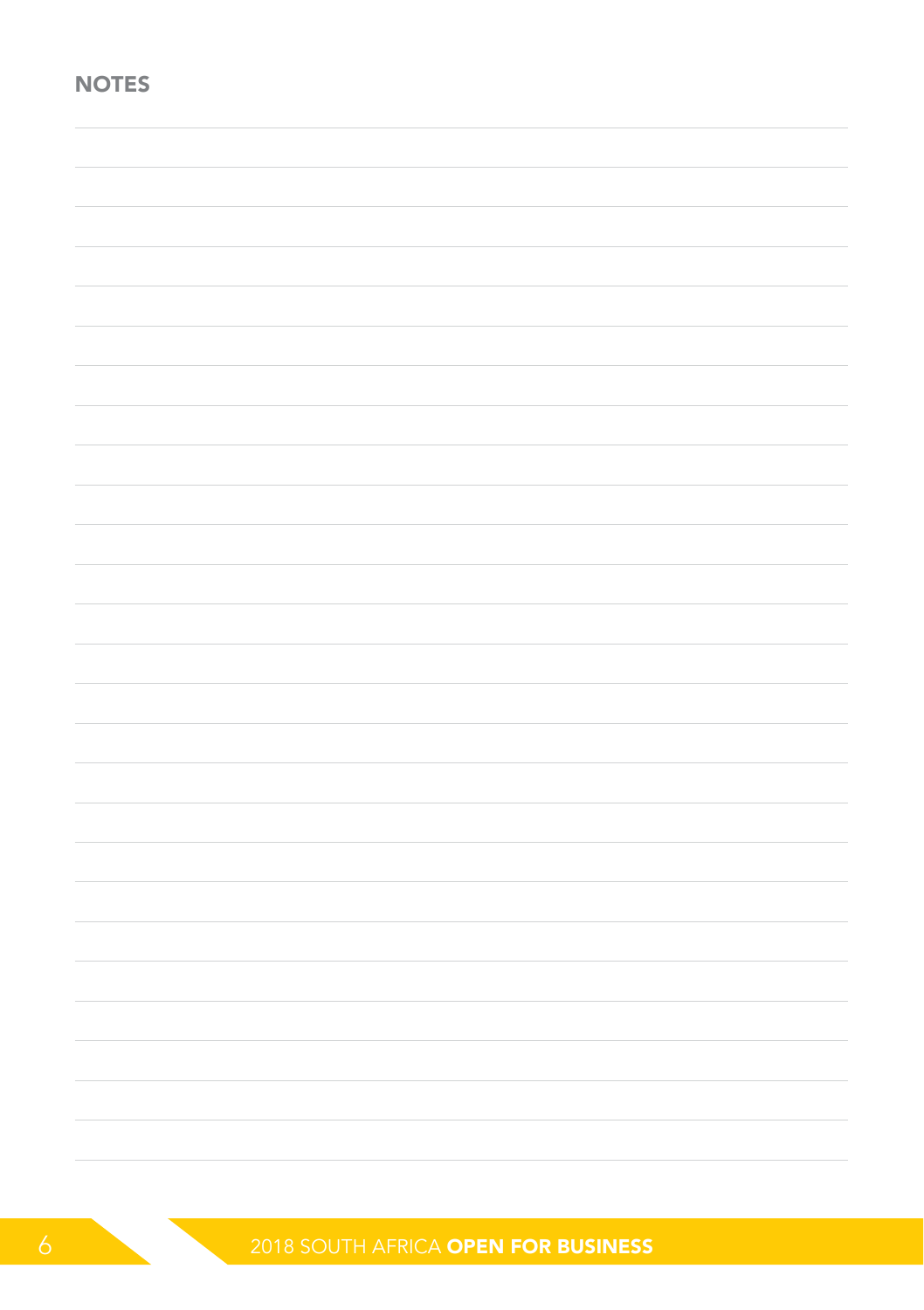| <b>NOTES</b> |  |  |
|--------------|--|--|
|              |  |  |
|              |  |  |
|              |  |  |
|              |  |  |
|              |  |  |
|              |  |  |
|              |  |  |
|              |  |  |
|              |  |  |
|              |  |  |
|              |  |  |
|              |  |  |
|              |  |  |
|              |  |  |
|              |  |  |
|              |  |  |
|              |  |  |
|              |  |  |
|              |  |  |
|              |  |  |
|              |  |  |
|              |  |  |
|              |  |  |
|              |  |  |

2018 SOUTH AFRICA OPEN FOR BUSINESS 7